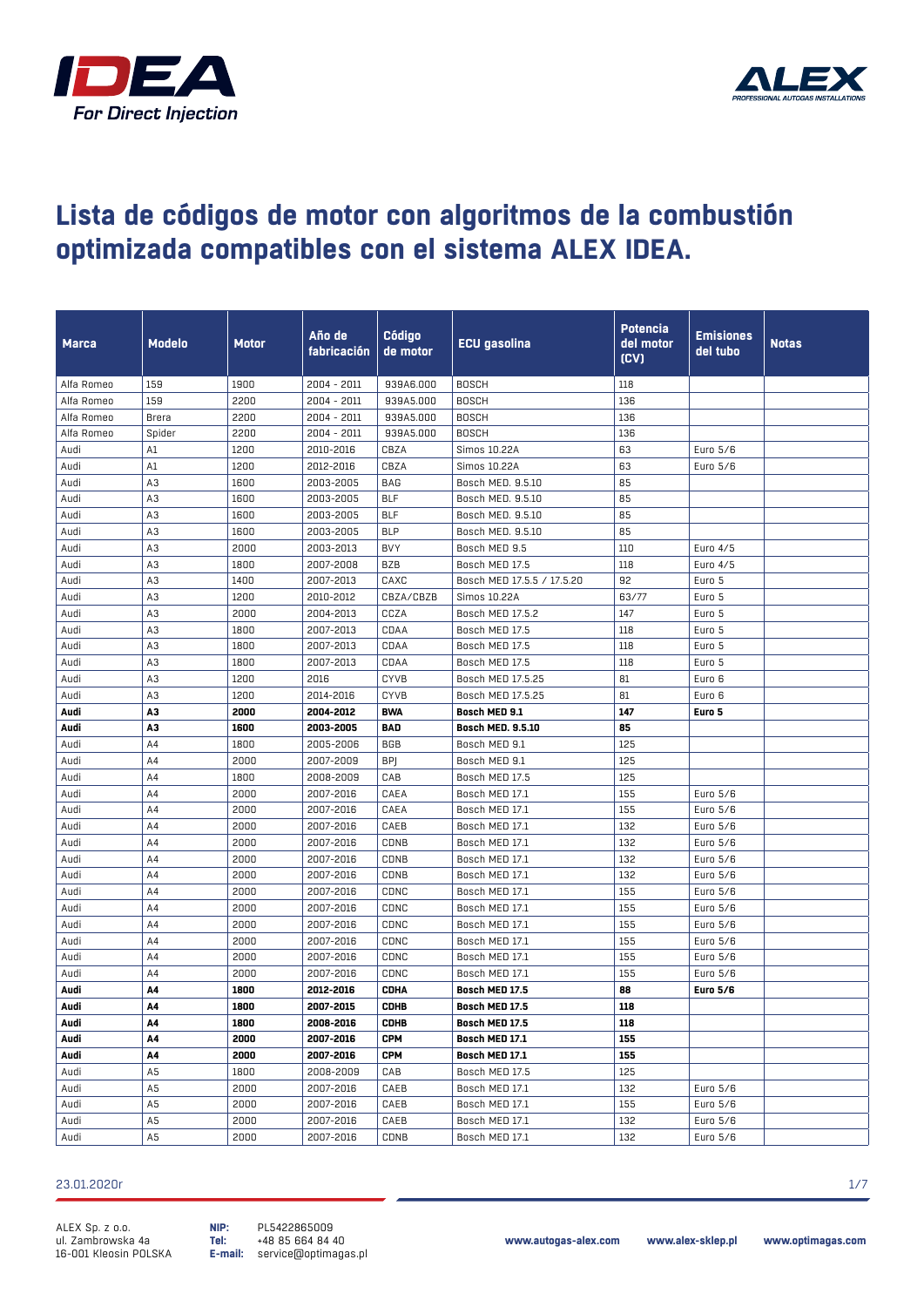

| <b>Marca</b>     | Modelo               | Motor        | Año de<br>fabricación  | Código<br>de motor         | <b>ECU gasolina</b>          | <b>Potencia</b><br>del motor<br>(CV) | Emisiones<br>del tubo       | <b>Notas</b> |
|------------------|----------------------|--------------|------------------------|----------------------------|------------------------------|--------------------------------------|-----------------------------|--------------|
| Audi             | A5                   | 2000         | 2007-2016              | CDNB                       | Bosch MED 17.1               | 132                                  | Euro 5/6                    |              |
| Audi             | A5                   | 2000         | 2007-2016              | CDNC                       | Bosch MED 17.1               | 155                                  | Euro 5/6                    |              |
| Audi             | A5                   | 1800         | 2007-2015              | <b>CDHB</b>                | Bosch MED 17.5               | 118                                  |                             |              |
| Audi             | A5                   | 2000         | 2007-2016              | <b>CPM</b>                 | Bosch MED 17.1               | 155                                  |                             |              |
| Audi             | A6                   | 2000         | 2007-2009              | <b>BPJ</b>                 | Bosch MED 9.1                | 125                                  |                             |              |
| Audi             | A6                   | 2000         | 2007-2016              | CAEB                       | Bosch MED 17.1               | 132                                  | Euro 5/6                    |              |
| Audi             | A6                   | 2000         | 2007-2016              | CDNB                       | Bosch MED 17.1               | 132                                  | Euro 5/6                    |              |
| Audi             | Q3                   | 2000         | 2011-2016              | CCZC                       | Bosch MED 17.5.2             | 125                                  | Euro 5/6                    |              |
| Audi             | Q5                   | 2000         | 2007-2016              | CAEB                       | Bosch MED 17.1               | 132                                  | Euro 5/6                    |              |
| Audi             | Q5                   | 2000         | 2007-2016              | CAEB                       | Bosch MED 17.1               | 155                                  | Euro 5/6                    |              |
| Audi             | Q5                   | 2000         | 2007-2016              | CDNB                       | Bosch MED 17.1               | 132                                  | Euro 5/6                    |              |
| Audi             | Q5                   | 2000         | 2007-2016              | CDNB                       | Bosch MED 17.1               | 132                                  | Euro 5/6                    |              |
| Audi             | Q5                   | 2000         | 2007-2016              | CDNB                       | Bosch MED 17.1               | 132                                  | Euro 5/6                    |              |
| Audi             | Q5                   | 2000         | 2007-2016              | CDNC                       | Bosch MED 17.1               | 155                                  | Euro 5/6                    |              |
| Audi             | Q5                   | 2000         | 2007-2016              | CDNC                       | Bosch MED 17.1               | 155                                  | Euro 5/6                    |              |
| Audi             | Q5                   | 2000         | 2007-2016              | CDNC                       | Bosch MED 17.1               | 155                                  | Euro 5/6                    |              |
| Audi             | Q5                   | 2000         | 2007-2016              | <b>CPM</b>                 | Bosch MED 17.1               | 155                                  |                             |              |
| Audi             | ΤT                   | 2000         | 2008-2010              | CCZA                       | Bosch MED 17.5.2             | 147                                  | Euro 5                      |              |
| Audi             | TT                   | 1800         | 2007-2014              | CDAA                       | Bosch MED 17.5               | 118                                  | Euro 5                      |              |
| Audi             | TT                   | 1800         | 2007-2014              | CDAA                       | Bosch MED 17.5               | 118                                  | Euro 5                      |              |
| Audi             | Q7                   | 3600         | 2007-2010              | <b>BHK</b>                 | Bosch                        | 213                                  |                             |              |
| Audi             | Q7                   | 3600         | 2011-2012              | <b>CGRA</b>                | Bosch                        | 220                                  |                             | contacto     |
| Audi             | Q7                   | 3600         | 2007-2010              | <b>BWS</b>                 | Bosch                        | 213                                  |                             |              |
| Audi             | Q7                   | 3600         | 2007-2010              | <b>BWS</b>                 | Bosch                        | 213                                  |                             |              |
| Audi             | A6                   | 3200         | 2005-2009              | <b>AUK</b>                 | Simos 6.2A                   | 188                                  | Euro 5                      |              |
| Audi             | S4                   | 3000         | $2012 - 5$             | <b>CTUA</b>                | <b>Continental Simos 8.3</b> | 228                                  |                             | contacto     |
| Audi             | A6                   | 3000         | $2012 - 5$             | <b>CTUA</b>                | <b>Continental Simos 8.3</b> | 228                                  |                             | contacto     |
| Audi             | A7                   | 3000         | $2012 - 5$             | <b>CTUA</b>                | <b>Continental Simos 8.3</b> | 228                                  |                             | contacto     |
| Audi             | A8                   | 3000         | $2012 - 5$             | <b>CTUB</b>                | <b>Continental Simos 8.5</b> | 245                                  |                             | contacto     |
| Audi             | S4                   | 3000         | $2011 - 5$             | <b>CTUB</b>                | <b>Continental Simos 8.5</b> | 245                                  |                             | contacto     |
| Audi             | S5                   | 3000         | $2011 - 5$             | <b>CTUB</b>                | <b>Continental Simos 8.5</b> | 245                                  |                             | contacto     |
| Audi             | Q7                   | 3000         | 2010-2015              | <b>CTWA</b>                | <b>Continental Simos 8.5</b> | 245                                  |                             | contacto     |
| Audi             | Q7                   | 3000         | 2010-2015              | <b>CJWC</b>                | <b>Continental Simos 8.5</b> | 200                                  |                             | contacto     |
| <b>BMW</b>       | 5-series             | 5.30i        | 2007-2010              | <b>N53B30</b>              |                              |                                      |                             | contacto     |
| Cadillac         | <b>XTS</b>           | 3600         | 2011-2016              | 3.6 LFX                    | AC Delco (3 conn)            | 241                                  | <b>Euro 4/6</b>             | contacto     |
| Cadillac         | <b>XTS</b>           | 3600         | 2012-2019              | 3.6 LFX                    | AC Delco (3 conn)            | 227                                  |                             | contacto     |
| Chevrolet        | Captiva              | 2400         |                        |                            | AC DELCO                     | 135                                  | Euro 5/6                    |              |
| Chevrolet        | Captiva              | 2400         |                        |                            | AC DELCO                     | 135                                  | Euro 5/6                    |              |
| Chevrolet        | Camaro               | 3600         | 2011-2016              | 3.6 LFX                    | AC Delco (3 conn)            | 241                                  | <b>Euro 4/6</b>             | contacto     |
| Chevrolet        | <b>Travers</b>       | 3600         | 2012-2019              | 3.6 LFX                    | AC Delco (3 conn)            | 227                                  |                             | contacto     |
| <b>Chevrolet</b> | Captiva              | 2400         | 2015                   | <b>FlexFuel</b>            | <b>AC Delco</b>              | 135                                  |                             | contacto     |
| Chevrolet        | Captiva              | 3000         | 2012                   | <b>3.0 SIDI</b><br>LF1,LFW | <b>AC Delco</b>              | 135                                  |                             | contacto     |
| Chevrolet        | Malibu               | 2500         |                        | <b>LKW</b>                 |                              |                                      |                             | contacto     |
|                  |                      |              |                        | JQDA/JQDB/                 |                              |                                      |                             |              |
| Ford<br>Ford     | C-Max II<br>C-Max II | 1600<br>1600 | 2011-2016<br>2011-2016 | JTDA/JTDB<br> T A/ T B     | N.A.<br>Bosch DI-Motronic    | 110/134<br>110/134                   | <b>Euro 5/6</b><br>Euro 5/6 |              |
|                  |                      |              |                        |                            |                              |                                      |                             |              |
| Ford             | C-Max II             | 1600         | 2011-2016              | JTJA/JTJB                  | Bosch DI-Motronic            | 110/134                              | Euro 5/6                    |              |
| Ford             | Focus III            | 1600         | 2011-2016              |                            |                              | 110/134                              | Euro 5/6                    |              |
| Ford             | <b>Focus III</b>     | 1600         | 2011-2016              | JQDA/JQDB/<br>JTDA/JTDB    | <b>N.A.</b>                  | 110/134                              | <b>Euro 5/6</b>             |              |
| Ford             | <b>Focus III</b>     | 1600         | 2011-2016              | JQDA/JQDB/<br>JTDA/JTDB    | <b>N.A.</b>                  | 110/134                              | <b>Euro 5/6</b>             |              |
| Ford             | Focus III            | 1600         | 2011-2016              | JQDA/JQDB/<br>JTDA/JTDB    | Bosch DI-Motronic            | 110/134                              | Euro 5/6                    |              |
| Ford             | Focus III            | 1600         | 2011-2016              | JTJA/JTJB                  | Bosch DI-Motronic            | 110/134                              | Euro 5/6                    |              |
| Ford             | Focus III            | 1600         | 2011-2016              | JTJA/JTJB                  | Bosch DI-Motronic            | 110/134                              | Euro 5/6                    |              |

#### 23.01.2020r 2/7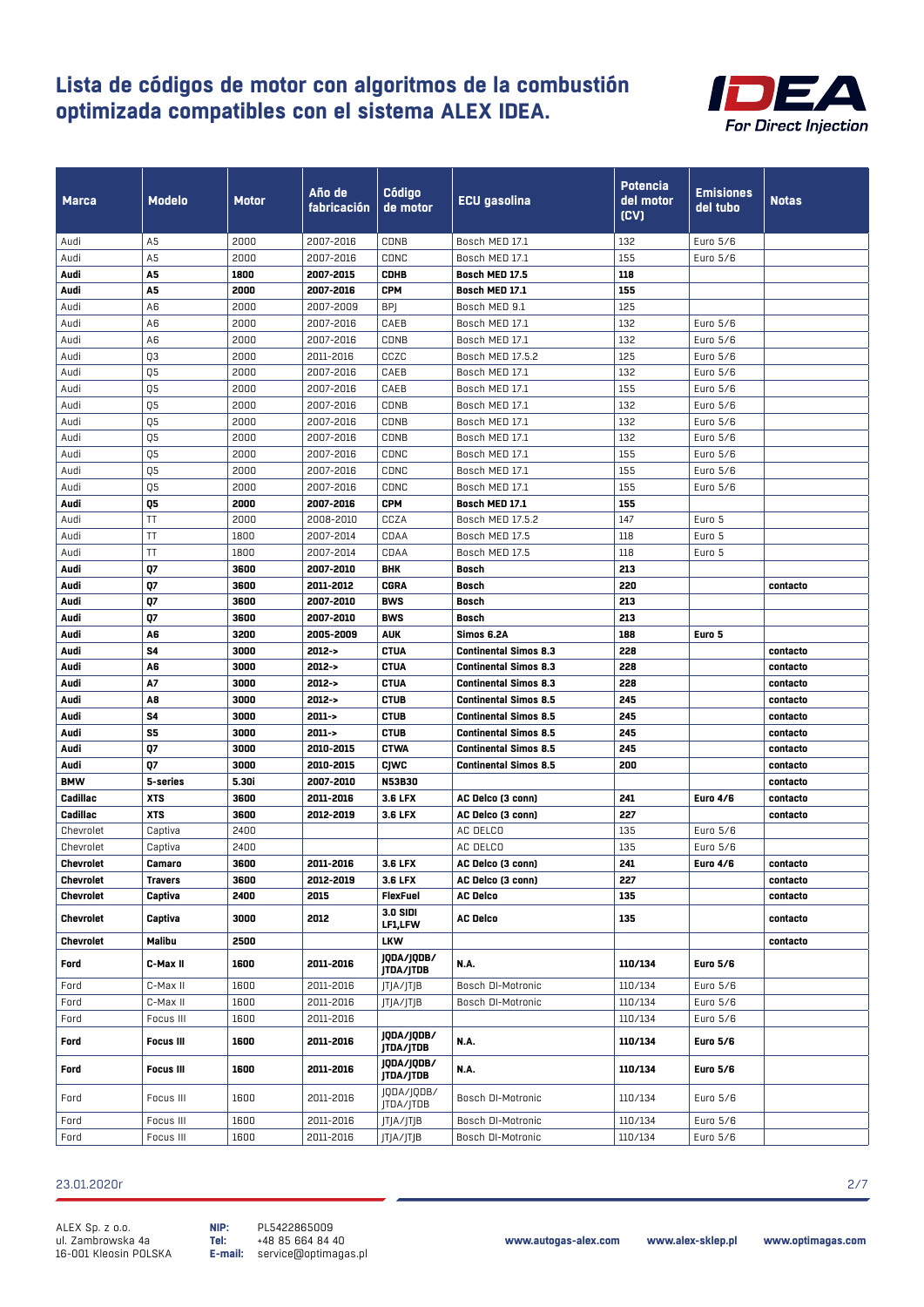

| <b>Marca</b> | Modelo               | <b>Motor</b> | Año de<br>fabricación | <b>Código</b><br>de motor  | <b>ECU</b> gasolina                        | Potencia<br>del motor<br>(CV) | <b>Emisiones</b><br>del tubo | <b>Notas</b> |
|--------------|----------------------|--------------|-----------------------|----------------------------|--------------------------------------------|-------------------------------|------------------------------|--------------|
| Ford         | Kuga                 | 1500         | 2014-2016             | $M8DA-F -$<br><b>110kW</b> | Bosch, FOMOCO EMS2511 /<br>EMS2513/EMS2510 | 110                           | <b>Euro 5/6</b>              | contacto     |
| Ford         | <b>Escape</b>        | 1500         | 2014-2016             | M8MA-F-<br>110kW           | Bosch, FOMOCO EMS2511 /<br>EMS2513/EMS2510 | 110                           | <b>Euro 5/6</b>              |              |
| Ford         | <b>Fusion Mondeo</b> | 1500         | 2014-2016             | <b>M9DA-D -</b><br>134kW   | Bosch, FOMOCO EMS2511 /<br>EMS2513/EMS2510 | 134                           | <b>Euro 5/6</b>              |              |
| Ford         | Focus                | 1500         | 2014-2016             | M9DE -<br>128kW            | Bosch, FOMOCO EMS2511 /<br>EMS2513/EMS2510 | 128                           | <b>Euro 5/6</b>              |              |
| Ford         | <b>Fusion Mondeo</b> | 1500         | 2014-2016             | <b>M9MA-D-</b><br>134kW    | Bosch, FOMOCO EMS2511 /<br>EMS2513/EMS2510 | 134                           | <b>Euro 5/6</b>              |              |
| Ford         | Kuga                 | 1500         | 2014-2016             | <b>M9ME -</b><br>129kW     | Bosch, FOMOCO EMS2511 /<br>EMS2513/EMS2510 | 129                           | <b>Euro 5/6</b>              |              |
| Ford         | <b>Escape</b>        | 1500         | 2014-2016             | UNCA-F-<br>118kW           | Bosch, FOMOCO EMS2511 /<br>EMS2513/EMS2510 | 118                           | <b>Euro 5/6</b>              |              |
| Ford         | <b>Fusion Mondeo</b> | 1500         | 2014-2016             | UNCN-<br>121kW             | Bosch, FOMOCO EMS2511 /<br>EMS2513/EMS2510 | 121                           | <b>Euro 5/6</b>              |              |
| Ford         | <b>Fusion Mondeo</b> | 1500         | 2014-2016             | $UNCI-K -$<br>118kW        | Bosch, FOMOCO EMS2511 /<br>EMS2513/EMS2510 | 110-134                       | <b>Euro 5/6</b>              |              |
| Ford         | <b>Fusion Mondeo</b> | 2000         | 2013                  | [USA]<br>EcoBoost          | <b>BOSCH</b>                               | 176                           |                              |              |
| Ford         | <b>Fusion Mondeo</b> | 2000         | $2013 - >$            | [USA]<br>EcoBoost          | <b>BOSCH</b>                               | 176                           |                              |              |
| Ford         | <b>Fusion Mondeo</b> | 2000         | $2013 - >$            | [USA]<br>EcoBoost          | <b>BOSCH</b>                               | 147                           |                              |              |
| Ford         | Kuga II              | 1500         | 2014-2016             | (USA)<br>EcoBoost          | Bosch DI-Motronic                          | 110                           | Euro 5/6                     |              |
| Ford         | Kuga II              | 1600         | 2011-2016             | QDA/ QDB/<br>JTDA/JTDB     | Bosch DI-Motronic                          | 110/134                       | Euro 5/6                     |              |
| Ford         | Mondeo IV            | 1600         | 2011-2016             | QDA/ QDB/<br>JTDA/JTDB     | Bosch DI-Motronic                          | 110/134                       | Euro 5/6                     |              |
| Ford         | Tourneo              | 1600         | 2011-2016             | JTJA/JTJB                  | Bosch DI-Motronic                          | 110/134                       | Euro 5/6                     |              |
| Ford         |                      | 2000         |                       | Ti-VCT                     |                                            | 120                           | Euro 5/6                     |              |
| Ford         | $F-150$              | 2700         | 2015-2019             | 2.7L Ecoboost              | Bosch 0261 S11 065 (864)                   | 238                           | <b>Euro 5/6</b>              | contacto     |
| Ford         | $F-150$              | 3500         | 2012-2014             | 3.5L Ecoboost              | Bosch 0261 S08 420 (864)                   | 272                           | Euro 5                       | contacto     |
| Ford         | $F-150$              | 3500         | 2015-2019             | 3.5L Ecoboost              | Bosch 0261 S11 066 (864)                   | 272                           | <b>Euro 5/6</b>              | contacto     |
| Ford         | $F-150$              | 3500         | 2017-2019             | 3.5L Ecoboost              | Bosch FoMoCo 0261.S18.620                  | 272                           | Euro 6                       | contacto     |
| Ford         | $F-150$              | 3500         | 2017-2019             | 3.5L Ecoboost              | Bosch FoMoCo 0261.S18.620                  | 272                           | Euro 6                       | contacto     |
| Ford         | F-150 Raptor         | 3500         | 2017-2019             | 3.5L Ecoboost              | N.A.                                       | 330                           | Euro 6                       | contacto     |
| Ford         | Mondeo               | 1800         |                       | <b>CFBA</b>                | N.A.                                       | 96                            | Euro 4                       |              |
| Honda        | Accord               | 2400         | 2013-2017             | <b>K24W USA</b>            | <b>KEIHIN</b>                              | 138                           |                              |              |
| Honda        | Civic                | 1500         | 2017-2019             | L15BA                      | Keihin H397-101250 37820-<br>5AN-E13       | 134                           | Euro 6                       |              |
| Honda        | Civic                | 1500         | 2017-2019             | L15BA                      | Keihin H397-101250 37820-<br>5AN-E13       | 134                           | Euro 6                       |              |
| Honda        | H-RV                 | 1500         | 2017-2019             | L15B4                      | K37820-50Z-E83 H022-104126-<br>АЗН         | 96                            | Euro 6                       |              |
| Honda        | H-RV                 | 1500         | 2017-2019             | L15B4                      | K37820-50Z-E83 H022-104126-<br>АЗН         | 96                            | Euro 6                       |              |
| Honda        | H-RV                 | 1500         | 2017-2019             | L15B7                      | Keihin 37805-Pxx                           | 96                            | Euro 6                       |              |
| Honda        | Pilot                | 3500         | 2017                  |                            |                                            |                               |                              | contacto     |
| Hyundai      | i30                  | 1600         | 2010-2015             | G4FD                       | MED 17.9.8 / MEDG 17.9.8                   | 99                            | Euro 5/6                     | Consume>15%  |
| Hyundai      | i30                  | 1600         | 2010-2015             | G4FD                       | MED 17.9.8 / MEDG 17.9.8                   | 99                            | Euro 5/6                     | Consume> 15% |
| Hyundai      | i30                  | 1600         | 2010-2015             | G4FD                       | MED 17.9.8 / MEDG 17.9.8                   | 99                            | Euro 5/6                     | Consume> 15% |
| Hyundai      | i40                  | 1600         | 2010-2015             | G4FD                       | MED 17.9.8 / MEDG 17.9.8                   | 99                            | Euro 5/6                     | Consume> 15% |
| Hyundai      | i40                  | 2000         | 2010-2015             | <b>G4NC</b>                | MED 17.9.8 / MEDG 17.9.8                   | 130                           | <b>Euro 5/6</b>              | Consume> 15% |
| Hyundai      | i40                  | 2000         | 2010-2015             | G4NC                       | MED 17.9.8 / MEDG 17.9.8                   | 130                           | <b>Euro 5/6</b>              |              |
| Hyundai      | i40                  | 2000         | 2015-2016             | <b>G4NC</b>                | MED 17.9.8 / MEDG 17.9.8                   | 130                           | Euro 6                       |              |
| Hyundai      | ix35                 | 1600         | 2010-2015             | G4FD                       | MED 17.9.8 / MEDG 17.9.8                   | 99                            | Euro 5                       | Consume> 15% |
| Hyundai      | ix35                 | 2000         | 2013-2015             | <b>G4NC</b>                | MED 17.9.8 / MEDG 17.9.8                   | 122                           | Euro 5                       |              |
| Hyundai      | Tucson               | 1600         | 2015-2016             | G4FD                       | MED 17.9.8 / MEDG 17.9.8                   | 97                            | Euro 6                       | Consume> 15% |
| Hyundai      | Veloster             | 1600         | 2010-2015             | G4FD                       | MED 17.9.8 / MEDG 17.9.8                   | 99                            | Euro 5/6                     | Consume>15%  |

#### 23.01.2020r 3/7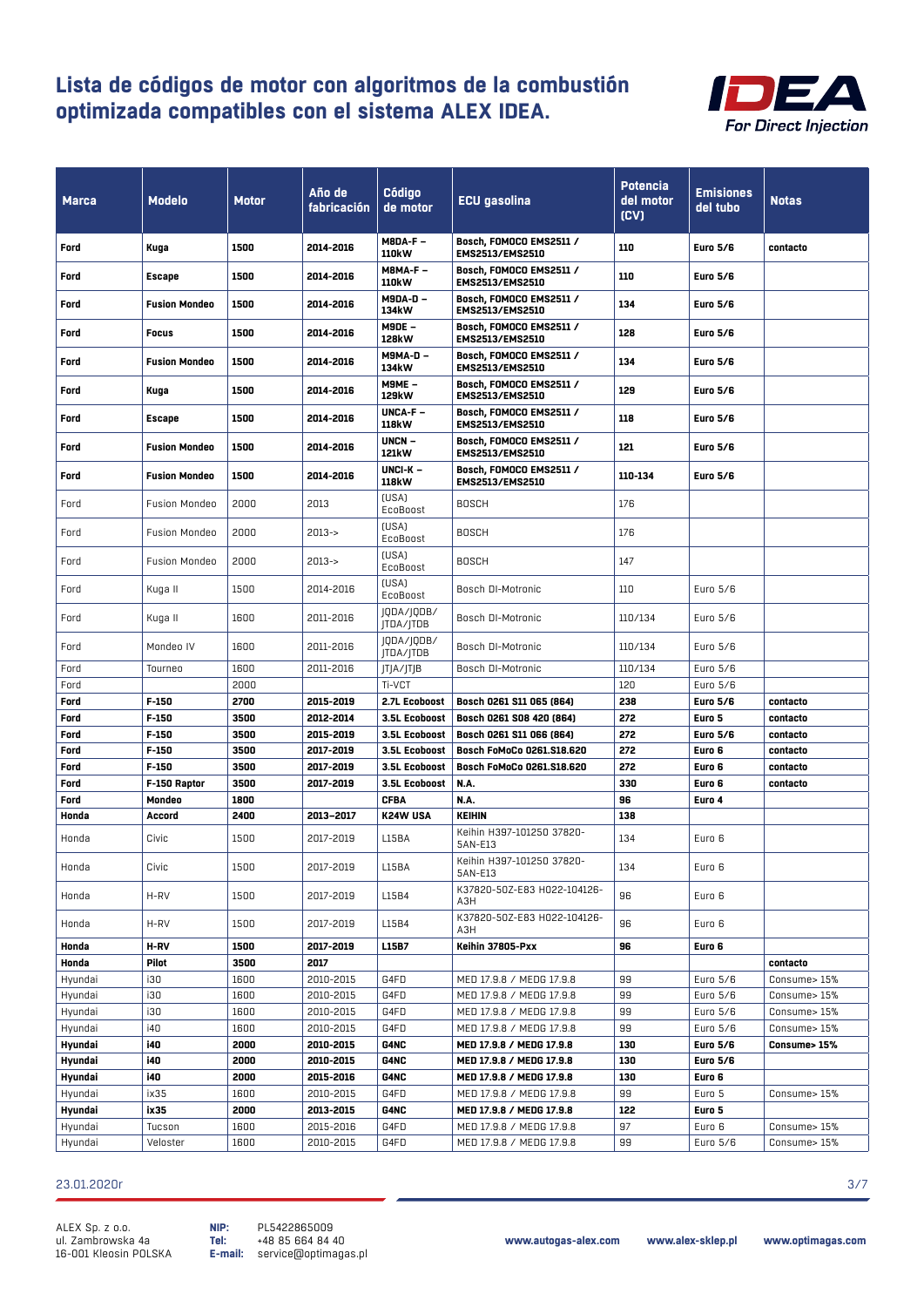

| <b>Marca</b>   | Modelo         | <b>Motor</b> | Año de<br>fabricación | <b>Código</b><br>de motor   | <b>ECU</b> gasolina          | Potencia<br>del motor<br>(CV) | <b>Emisiones</b><br>del tubo | <b>Notas</b> |
|----------------|----------------|--------------|-----------------------|-----------------------------|------------------------------|-------------------------------|------------------------------|--------------|
| Hyundai        | SantaFe        | 2400         | 2015-2017             | G4KJ                        | Keihin                       | 141                           | <b>Euro 5/6</b>              |              |
| Hyundai        | <b>i40</b>     | 2400         | 2015-2017             | G4KJ                        | Keihin                       | 141                           | <b>Euro 5/6</b>              |              |
| Hyundai        | i40            | 2400         | 2015-2017             | G4KJ                        | Keihin                       | 141                           | Euro 6                       |              |
| Hyundai        | ix35           | 2400         | 2013-2015             | G4KJ                        | Keihin                       | 141                           | Euro 5                       |              |
| Hyundai        | <b>SantaFe</b> | 2000         | 2015-2017             |                             |                              | 204                           | <b>Euro 5/6</b>              |              |
| Kia            | Carens         | 1600         | 2010-2015             | G4FD                        | MED 17.9.8 / MEDG 17.9.8     | 99                            | Euro 5/6                     | Consume> 15% |
| Kia            | Carens         | 2000         | 2010-2015             | <b>G4NC</b>                 | MED 17.9.8 / MEDG 17.9.8     | 130                           | <b>Euro 5/6</b>              |              |
| Kia            | Ceed           | 1600         | 2012-2015             | G4FD                        | MED 17.9.8 / MEDG 17.9.8     | 99                            | Euro 5/6                     | Consume> 15% |
| Kia            | Ceed           | 1600         | 2012-2015             | G4FD                        | MED 17.9.8 / MEDG 17.9.8     | 99                            | Euro 5/6                     | Consume> 15% |
| KIA            | Pro Cee'd      | 1600         | 2013-2015             | G4FD                        | MED 17.9.8 / MEDG 17.9.8     | 99                            | Euro 5/6                     | Consume> 15% |
| Kia            | Soul           | 1600         | 2014-2015             | G4FD                        | MED 17.9.8 / MEDG 17.9.8     | 103                           | Euro 5/6                     | Consume> 15% |
| Kia            | Sportage       | 1600         | 2011-2015             | G4FD                        | MED 17.9.8 / MEDG 17.9.8     | 99                            | Euro 5                       | Consume> 15% |
| KIA            | Sportage       | 1600         | 2015-2016             | G4FD                        | MED 17.9.8 / MEDG 17.9.8     | 99                            | Euro 6                       | Consume> 15% |
| KIA            | Sportage       | 2000         | 2014-2015             | <b>G4NC</b>                 | MED 17.9.8 / MEDG 17.9.8     | 130                           | Euro 5                       |              |
| Kia            | Carens         | 2400         | 2010-2015             | G4KJ                        | Keihin                       | 141                           | <b>Euro 5/6</b>              |              |
| Mazda          | 3              | 1500         | 2013-2016             | Skyactiv-G                  | Mitsubishi                   | 74                            | Euro 5/6                     |              |
| Mazda          | 3              | 2000         | 2013-2016             | Skyactiv-G                  | Mitsubishi                   | 121                           | Euro 5/6                     |              |
| Mazda          | 3              | 2000         | 2013-2016             | Skyactiv-G                  | Mitsubishi                   | 88                            | Euro 5/6                     |              |
| Mazda          | 6              | 2000         | 2012-2016             | Skyactiv-G                  | Mitsubishi                   | 107/121                       | Euro 5/6                     |              |
| Mazda          | 6              | 2000         | 2007-2012             | <b>DISI</b>                 |                              |                               |                              |              |
|                |                |              |                       | Skyactiv-G +                |                              |                               |                              |              |
| Mazda          | $CX-5$         | 2500         | 2018                  | <b>ECOMODE</b>              | Mitsubishi                   | 118/121                       | <b>Euro 5/6</b>              | contacto     |
| Mazda          | $CX-5$         | 2000         | 2012-2016             | Skyactiv-G                  | Mitsubishi                   | 118/121                       | Euro 5/6                     |              |
| Mazda          | $CX-7$         | 2300         | $2006 - 2012$         | <b>DISI</b>                 |                              | 191                           |                              |              |
| Nissan         | X-trail        | 1600         | 2015-2019             | <b>1.6 MR16DDT</b><br>DIG-T | Hitachi BED431-401-A15728-5R | 120                           | <b>Euro 5/6</b>              | contacto     |
| Nissan         | X-trail        | 1600         | 2015-2019             | <b>1.6 MR16DDT</b><br>DIG-T | Hitachi BED431-401-A15728-5R | 120                           | <b>Euro 5/6</b>              | contacto     |
| Opel           | Insignia       | 2000         |                       | B20NHT                      | AC Delco E39                 | 162                           |                              |              |
| Opel           | Insignia       | 2000         |                       | A20NHT                      | Bosch / AC Delco             | 162                           |                              |              |
| Opel           | Zafira         | 2200         | 2005-2010             | <b>Z22YH</b>                |                              | 114                           |                              |              |
| Opel           | Magnum         | 2200         | 2005-2010             | <b>Z22YH</b>                |                              | 114                           |                              |              |
| <b>Porsche</b> | Cayenne        | 3600         | 2007-2010             | M55/01                      | <b>Bosch</b>                 | 213                           |                              |              |
| Porsche        | Cayenne        | 3600         | 2011-2012             | M55/02                      | Bosch                        | 220                           |                              |              |
| Reanult        | Talisman       | 1600         | -2018                 | M5M                         |                              | 200                           | Euro 5/6                     |              |
| Saab           | $9 - 5$        | 2000         | 2010-2012             | A20NHT                      | Bosch / AC Delco #55567953   | 162                           | Euro 5                       |              |
| Saab           | $9 - 5$        | 2000         | 2010-2012             | B20NHT                      | Bosch / AC Delco #55567953   | 162                           | Euro 5                       |              |
| Seat           | Alhambra       | 2000         | 2010-2016             | CCZA                        | Bosch MED 17.5.2             | 147                           | Euro 5                       |              |
| Seat           | Alhambra       | 1800         | 2007-2016             | CDAA                        | Bosch MED 17.5               | 118                           | Euro 5/6                     |              |
| Seat           | Altea          | 2000         | 2004-2010             | <b>BVY</b>                  | Bosch MED 9.5                | $110\,$                       | Euro 4/5                     |              |
| Seat           | Altea          | 1800         | 2007-2009             | BZB                         | Bosch MED 17.5               | 118                           | Euro 4/5                     |              |
| Seat           | Altea          | 1400         | 2007-2016             | CAXC                        | Bosch MED 17.5.5 / 17.5.20   | 92                            | Euro 5/6                     |              |
| Seat           | Altea          | 1200         | 2007-2016             | CBZA/CBZB                   | Simos 10.22A                 | 63/77                         | Euro 5/6                     |              |
| Seat           | Altea          | 1800         | 2007-2016             | CDAA                        | Bosch MED 17.5               | 118                           | Euro 5/6                     |              |
| Seat           | Altea          | 2000         | 2006-2009             | <b>BWA</b>                  | Bosch MED 9.1                | 147                           | Euro 5                       |              |
| Seat           | Altea XL       | 1200         | 2007-2016             | CBZA/CBZB                   | Simos 10.22A                 | 63/77                         | Euro 5/6                     |              |
| Seat           | Altea XL       | 2000         | 2007-2016             | CCZB                        | Bosch MED 17.5.2             | 155                           | Euro 5/6                     |              |
| Seat           | Altea XL       | 1800         | 2007-2016             | CDAA                        | Bosch MED 17.5               | 118                           | Euro 5/6                     |              |
| Seat           | Exeo           | 1800         | 2010-2015             | CDHB                        | Bosch MED 17.5               | 118                           |                              |              |
| Seat           | Ibiza V        | 1200         | 2012-2016             | CBZA/CBZB                   | Simos 10.22A                 | 63/77                         | Euro 5/6                     |              |
| Seat           | Ibiza V        | 1200         | 2015-2016             | CJZC                        | Bosch MED 17.5.25            | 66                            | Euro 6                       |              |
| Seat           | Ibiza V        | 1200         | 2015-2016             | CJZD                        | Bosch MED 17.5.25            | 81                            | Euro 6                       |              |
| Seat           | Leon           | 2000         | 2006-2013             | <b>BVY</b>                  | Bosch MED 9.5                | 110                           | Euro 4/5                     |              |
| Seat           | Leon           | 1800         | 2007-2010             | BZB                         | Bosch MED 17.5               | 118                           | Euro 4/5                     |              |
| Seat           | Leon           | 1400         | 2007-2016             | CAXC                        | Bosch MED 17.5.5 / 17.5.20   | 92                            | Euro 5/6                     |              |
| Seat           |                |              |                       |                             |                              |                               |                              |              |
|                | Leon           | 1200         | 2010-2016             | CBZA/CBZB                   | Simos 10.22A                 | 63/77                         | Euro 5/6                     |              |

#### 23.01.2020r 4/7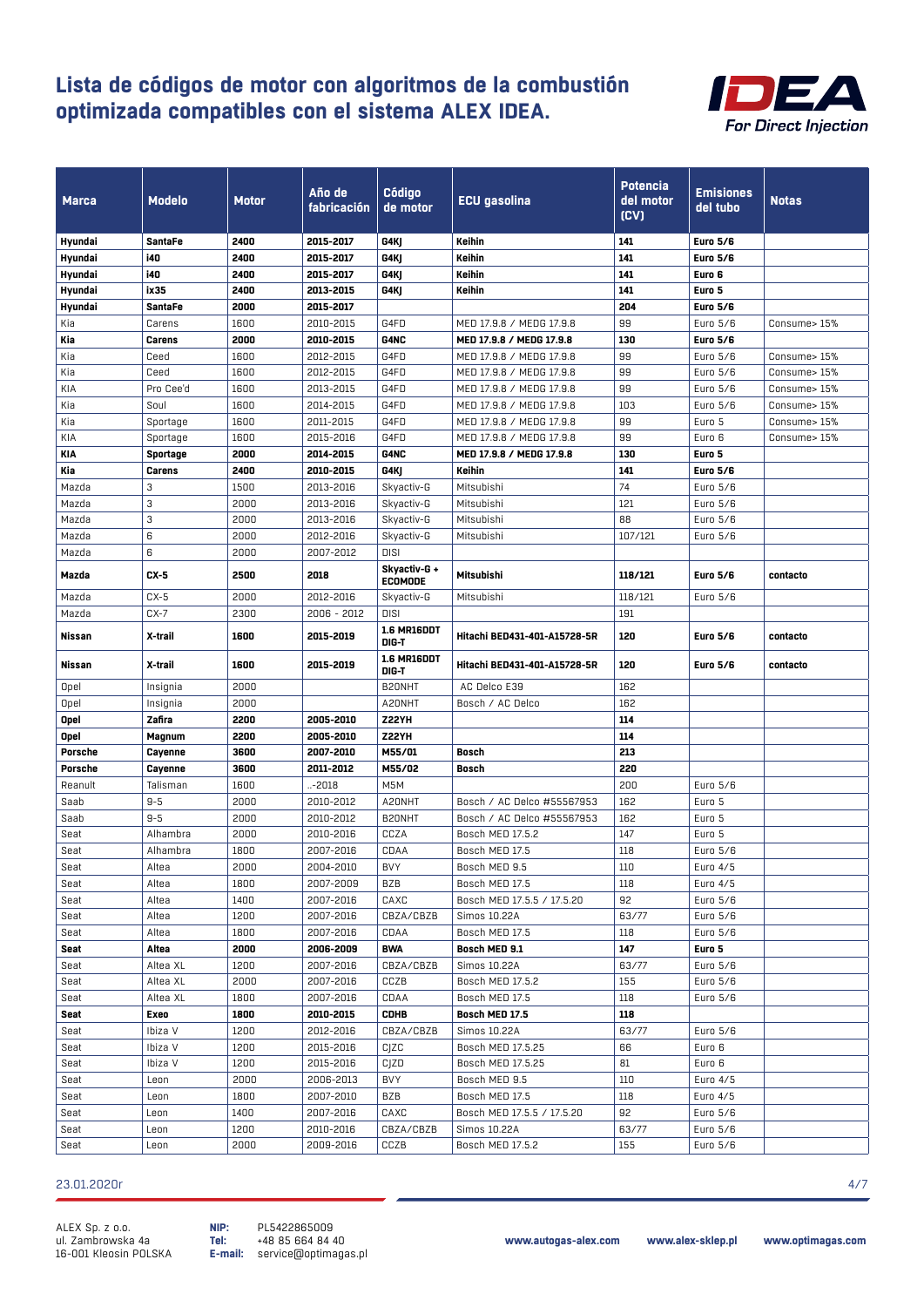

| <b>Marca</b>        | <b>Modelo</b>          | Motor        | Año de<br>fabricación  | <b>Código</b><br>de motor | <b>ECU gasolina</b>                   | Potencia<br>del motor<br>(CV) | <b>Emisiones</b><br>del tubo | <b>Notas</b> |
|---------------------|------------------------|--------------|------------------------|---------------------------|---------------------------------------|-------------------------------|------------------------------|--------------|
| Seat                | Leon                   | 1800         | 2007-2016              | CDAA                      | Bosch MED 17.5                        | 118                           | Euro 5/6                     |              |
| Seat                | Leon                   | 1800         | 2007-2016              | CDAA                      | Bosch MED 17.5                        | 118                           | Euro 5/6                     |              |
| Seat                | Leon                   | 1200         | 2014-2015              | CJZA/CJZB                 | Bosch MED 17.5.25                     | 77/63                         | Euro 6                       |              |
| Seat                | Leon                   | 1200         | 2016                   | CYVA/CYVB                 | Bosch MED 17.5.25                     | 63/81                         | Euro 6                       |              |
| Seat                | Leon                   | 2000         | 2006-2009              | <b>BWA</b>                | Bosch MED 9.1                         | 147                           | Euro 5                       |              |
| Seat                | Toledo                 | 2000         | 2005-2010              | <b>BVY</b>                | Bosch MED 9.5                         | 110                           | Euro 4/5                     |              |
| Seat                | Toledo                 | 1800         | 2007-2010              | <b>BZB</b>                | Bosch MED 17.5                        | 118                           | Euro 4/5                     |              |
| Seat                | Toledo                 | 1400         | 2007-2016              | CAXA                      | Bosch MED 17.5.5 / 17.5.20            | 90                            | Euro 5/6                     |              |
| Seat                | Toledo III             | 1800         | 2007-2016              | CDAA                      | Bosch MED 17.5                        | 118                           | Euro 5/6                     |              |
| Seat                | <b>Toledo III</b>      | 2000         | 2006-2009              | <b>BWA</b>                | Bosch MED 9.1                         | 147                           | Euro 5                       |              |
| Seat                | Toledo IV              | 1200         | 2012-2016              | CBZA/CBZB                 | Simos 10.22A                          | 63/77                         | Euro 5/6                     |              |
| Seat                | Toledo IV<br>Toledo IV | 1200<br>1200 | 2015-2016              | CJZC                      | Bosch MED 17.5.25                     | 66<br>81                      | Euro 6                       |              |
| Seat<br>Skoda       | Fabia                  | 1200         | 2015-2016<br>2010-2015 | CJZD<br>CBZA/CBZB         | Bosch MED 17.5.25<br>Simos 10.22A     | 63/77                         | Euro 6<br>Euro 5             |              |
| Skoda               | Fabia                  | 1200         | 2015-2016              | CJZC                      | Bosch MED 17.5.25                     | 66                            | Euro 6                       |              |
| Skoda               | Fabia                  | 1200         | 2014-2016              | CJZD                      | Bosch MED 17.5.25                     | 81                            | Euro 6                       |              |
| Skoda               | Octavia                | 2000         | 2004-2013              | <b>BVY</b>                | Bosch MED 9.5                         | 110                           | Euro 4/5                     |              |
| Skoda               | Octavia                | 1800         | 2007-2009              | BZB                       | Bosch MED 17.5                        | 118                           | Euro 4/5                     |              |
| Skoda               | Octavia                | 1400         | 2007-2015              | CAXA                      | Bosch MED 17.5.5 / 17.5.20            | 90                            | Euro 5                       |              |
| Skoda               | Octavia                | 1200         | 2010-2013              | CBZA/CBZB                 | Simos 10.22A                          | 63/77                         | Euro 5                       |              |
| Skoda               | Octavia                | 2000         | 2010-2013              | CCZA                      | Bosch MED 17.5.2                      | 147                           | Euro 5                       |              |
| Skoda               | Octavia                | 1800         | 2007-2013              | CDAA                      | Bosch MED 17.5                        | 118                           | Euro 5                       |              |
| Skoda               | Octavia                | 1800         | 2007-2013              | CDAA                      | Bosch MED 17.5                        | 118                           | Euro 5                       |              |
| Skoda               | Octavia                | 1200         | 2014-2015              | CJZA/CJZB                 | Bosch MED 17.5.25                     | 77/63                         | Euro 6                       |              |
| Skoda               | Octavia                | 1200         | 2016                   | <b>CYVB</b>               | Bosch MED 17.5.25                     | 81                            | Euro 6                       |              |
| Skoda               | Octavia                | 2000         | 2006-2009              | <b>BWA</b>                | Bosch MED 9.1                         | 147                           | Euro 5                       |              |
| Skoda               | Rapid                  | 1400         | 2012-2016              | CAXA                      | Bosch MED 17.5.5 / 17.5.20            | 90                            | Euro 5/6                     |              |
| Skoda               | Rapid                  | 1200         | 2012-2016              | CBZA/CBZB                 | Simos 10.22A                          | 63/77                         | Euro 5/6                     |              |
| Skoda               | Rapid                  | 1200         | 2015-2016              | CIZC                      | Bosch MED 17.5.25                     | 66                            | Euro 6                       |              |
| Skoda               | Rapid                  | 1200         | 2015-2016              | CIZD                      | Bosch MED 17.5.25                     | 81                            | Euro 6                       |              |
| Skoda               | Roomster               | 1200         | 2010-2016              | CBZA/CBZB                 | Simos 10.22A                          | 63/77                         | Euro 5/6                     |              |
| Skoda               | Superb                 | 1800         | 2007-2008              | <b>BZB</b>                | Bosch MED 17.5                        | 118                           | Euro 5/6                     |              |
| Skoda               | Superb                 | 1400         | 2008-2016              | CAXC                      | Bosch MED 17.5.5 / 17.5.20            | 92                            | Euro 5/6                     |              |
| Skoda               | Superb                 | 2000         | 2010-2016              | CCZA                      | Bosch MED 17.5.2                      | 147                           | Euro 5/6                     |              |
| Skoda               | Superb                 | 1800         | 2008-2016              | CDAA                      | Bosch MED 17.5                        | 118                           | Euro 5/6                     |              |
| Skoda               | Superb                 | 1800         | 2007-2016              | CDAA                      | Bosch MED 17.5                        | 118                           | Euro 5/6                     |              |
| Skoda               | SuperB                 | 1800         | 2010-2016              | CDAA                      | N.A.                                  | 118                           | Euro 5/6                     |              |
| Skoda               | Yeti                   | 1400         | 2007-2016              | CAXA                      | Bosch MED 17.5.5 / 17.5.20            | 90                            | Euro 5/6                     |              |
| Skoda               | Yeti                   | 1200         | 2010-2016              | CBZA/CBZB                 | Simos 10.22A                          | 63/77                         | Euro 5/6                     |              |
| Skoda               | Yeti                   | 1800         | 2007-2016              | CDAA                      | Bosch MED 17.5                        | 118                           | Euro 5/6                     |              |
| Skoda<br>Volkswagen | Yeti<br>Beetle         | 1200<br>2000 | 2016<br>2011-2016      | CYVB<br>CCZA              | Bosch MED 17.5.25<br>Bosch MED 17.5.2 | 81<br>147                     | Euro 6<br>Euro 5/6           |              |
| Volkswagen          | <b>Beetle</b>          | 2000         | 2011-2016              | <b>CCTA</b>               | <b>Bosch MED 17.5.2</b>               | 147                           | <b>Euro 5/6</b>              |              |
| Volkswagen          | Beetle                 | 1400         | 2011-2016              | CTHD                      | Bosch MED 17.5.5                      | 118                           | Euro 5/6                     |              |
| Volkswagen          | СC                     | 2000         | 2010-2012              | CCZB                      | Bosch MED 17.5.2                      | 155                           | Euro 5                       |              |
| Volkswagen          | CC                     | 1800         | 2007-2016              | CDAA                      | Bosch MED 17.5                        | 118                           | Euro 5/6                     |              |
| Volkswagen          | CC                     | 1400         | 2011-2016              | CTHD                      | Bosch MED 17.5.5                      | 118                           | Euro 5/6                     |              |
| Volkswagen          | EOS                    | 2000         | 2005-2009              | <b>BVY</b>                | Bosch MED 9.5                         | 110                           | Euro 4/5                     |              |
| Volkswagen          | Eos                    | 1400         | 2007-2016              | CAXA                      | Bosch MED 17.5.5 / 17.5.20            | 90                            | Euro 5/6                     |              |
| Volkswagen          | Eos                    | 2000         | 2006-2016              | CCZA                      | Bosch MED 17.5.2                      | 147                           | Euro 5/6                     |              |
| Volkswagen          | Eos                    | 2000         | 2009-2016              | CCZB                      | Bosch MED 17.5.2                      | 155                           | Euro 5/6                     |              |
| Volkswagen          | Eos                    | 2000         | 2006-2009              | <b>BWA</b>                | Bosch MED 9.1                         | 147                           | Euro 5                       |              |
| Volkswagen          | Eos                    | 1400         | 2011-2016              | <b>CTHD</b>               | Bosch MED 17.5.5                      | 118                           | Euro 5/6                     |              |
| Volkswagen          | Golf Plus              | 1400         | 2007-2013              | CAXA                      | Bosch MED 17.5.5 / 17.5.20            | 90                            | Euro 5                       |              |
| Volkswagen          | Golf V                 | 1600         | 2003-2010              | BAG                       | Bosch MED. 9.5.10                     | 85                            |                              |              |
| Volkswagen          | Golf V                 | 1600         | 2003-2010              | <b>BLF</b>                | Bosch MED. 9.5.10                     | 85                            |                              |              |

#### 23.01.2020r 5/7

ALEX Sp. z o.o. ul. Zambrowska 4a 16-001 Kleosin POLSKA

PL5422865009 +48 85 664 84 40 service@optimagas.pl **NIP: Tel: E-mail:**

**www.autogas-alex.com www.alex-sklep.pl www.optimagas.com**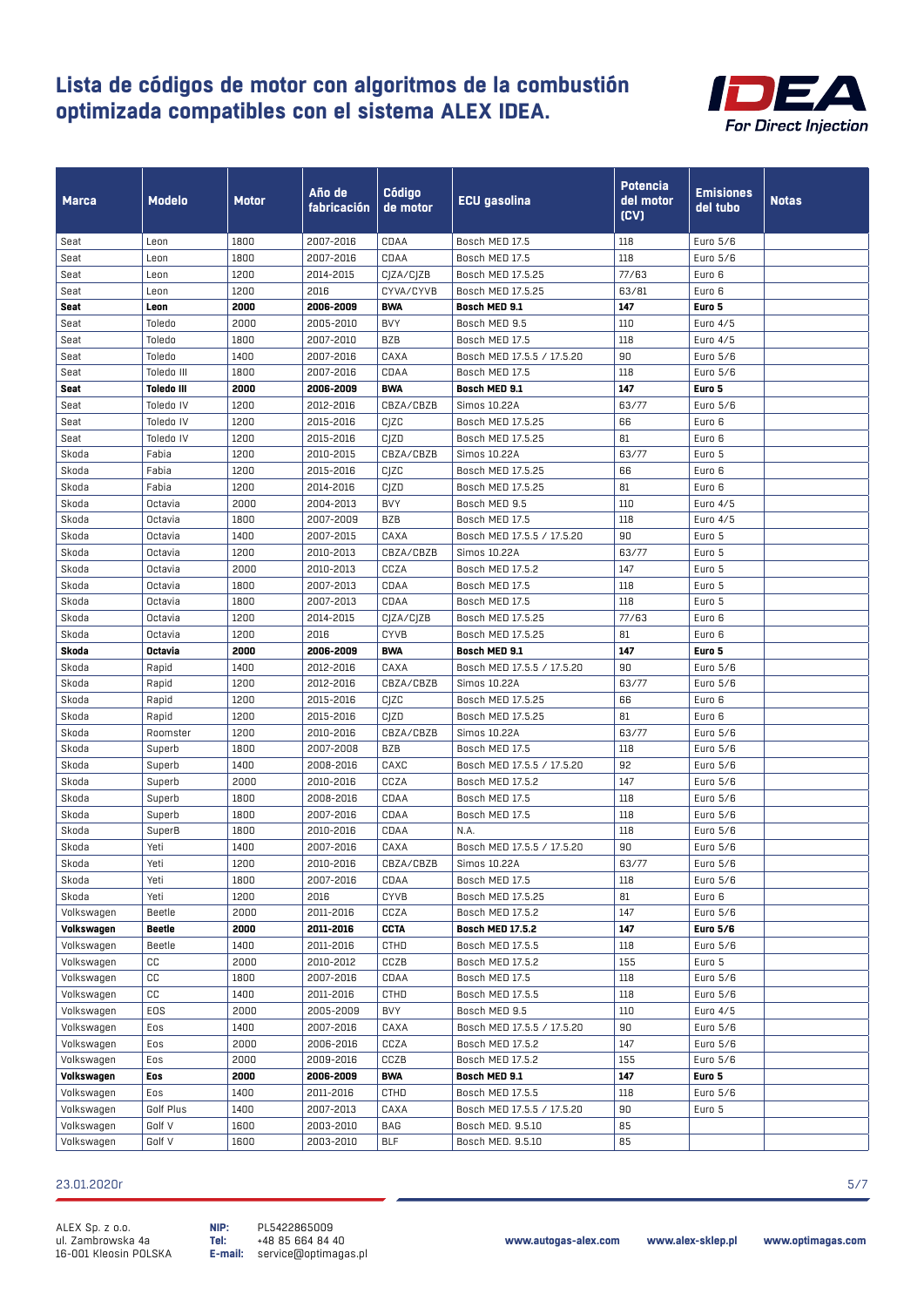

| <b>Marca</b> | <b>Modelo</b>   | <b>Motor</b> | Año de<br>fabricación | <b>Código</b><br>de motor | ECU gasolina               | Potencia<br>del motor<br>(CV) | <b>Emisiones</b><br>del tubo | <b>Notas</b> |
|--------------|-----------------|--------------|-----------------------|---------------------------|----------------------------|-------------------------------|------------------------------|--------------|
| Volkswagen   | Golf V          | 1600         | 2003-2010             | <b>BLP</b>                | Bosch MED. 9.5.10          | 85                            |                              |              |
| Volkswagen   | GOLF V          | 2000         | 2005-2009             | <b>BVY</b>                | Bosch MED 9.5              | 110                           | Euro 4/5                     |              |
| Volkswagen   | Golf V          | 1400         | 2006-2009             | <b>BMY</b>                | <b>Bosch MED 17.5.1</b>    | 103                           | Euro 5                       |              |
| Volkswagen   | Golf V          | 2000         | 2006-2009             | <b>BWA</b>                | Bosch MED 9.1              | 147                           | Euro 5                       |              |
| Volkswagen   | Golf V          | 1600         | 2003-2010             | BAD                       | <b>Bosch MED. 9.5.10</b>   | 85                            |                              |              |
| Volkswagen   | Golf VI         | 1400         | 2007-2012             | CAXA                      | Bosch MED 17.5.5 / 17.5.20 | 90                            | Euro 5                       |              |
| Volkswagen   | Golf VI         | 1400         | 2007-2015             | CAXA                      | Bosch MED 17.5.5 / 17.5.20 | 90                            | Euro 5                       |              |
| Volkswagen   | Golf VI         | 1200         | 2010-2013             | CBZA/CBZB                 | Simos 10.22A               | 63/77                         | Euro 5                       |              |
| Volkswagen   | Golf VI         | 2000         | 2009-2013             | CCZA                      | Bosch MED 17.5.2           | 147                           | Euro 5                       |              |
| Volkswagen   | Golf VI         | 2000         | 2009-2016             | CCZB                      | Bosch MED 17.5.2           | 155                           | Euro 5/6                     |              |
| Volkswagen   | Golf VI         | 1800         | 2009-2011             | CDAA                      | Bosch MED 17.5             | 118                           | Euro 5                       |              |
| Volkswagen   | Golf VI         | 1400         | 2011-2016             | CTHD                      | Bosch MED 17.5.5           | 118                           | Euro 5/6                     |              |
| Volkswagen   | Golf VII        | 1200         | 2013-2015             | CJZA/CJZB                 | Bosch MED 17.5.25          | 77/63                         | Euro 6                       |              |
| Volkswagen   | Golf VII        | 1200         | 2013-2015             | CJZA/CJZB                 | Bosch MED 17.5.25          | 77/63                         | Euro 6                       |              |
| Volkswagen   | Golf VII        | 1200         | 2014-2015             | CYVA/CYVB                 | Bosch MED 17.5.25          | 63/81                         | Euro 6                       |              |
| Volkswagen   | Golf VII        | 1200         | 2016                  | CYVA/CYVB                 | Bosch MED 17.5.25          | 63/81                         | Euro 6                       |              |
| Volkswagen   | Golf VII        | 1200         | 2016                  | CYVA/CYVB                 | Bosch MED 17.5.25          | 63/81                         | Euro 6                       |              |
| Volkswagen   | Jetta           | 1600         | 2005-2009             | BLF                       | Bosch MED. 9.5.10          | 85                            |                              |              |
| Volkswagen   | Jetta           | 1600         | 2005-2009             | <b>BLP</b>                | Bosch MED. 9.5.10          | 85                            |                              |              |
| Volkswagen   | JETTA           | 2000         | 2005-2010             | <b>BVY</b>                | Bosch MED 9.5              | 110                           | Euro 4/5                     |              |
| Volkswagen   | Jetta           | 1400         | 2007-2015             | CAXA                      | Bosch MED 17.5.5 / 17.5.20 | 90                            | Euro 5                       |              |
| Volkswagen   | Jetta           | 2000         | 2006-2015             | CCZA                      | Bosch MED 17.5.2           | 147                           | Euro 5                       |              |
| Volkswagen   | letta III       | 1400         | 2006-2009             | <b>BMY</b>                | <b>Bosch MED 17.5.1</b>    | 103                           | Euro 5                       |              |
| Volkswagen   | jetta III       | 2000         | 2006-2009             | <b>BWA</b>                | Bosch MED 9.1              | 147                           | Euro 5                       |              |
| Volkswagen   | jetta III       | 2000         | 2005-2010             | <b>CCTA</b>               | <b>Bosch MED 17.5.2</b>    | 147                           | Euro 5                       |              |
| Volkswagen   | Jetta IV        | 1200         | 2010-2015             | CBZA/CBZB                 | Simos 10.22A               | 63/77                         | Euro 5                       |              |
| Volkswagen   | <b>Jetta IV</b> | 2000         | 2011-2016             | <b>CCTA</b>               | <b>Bosch MED 17.5.2</b>    | 147                           | <b>Euro 5/6</b>              |              |
| Volkswagen   | Jetta IV        | 1400         | 2011-2016             | <b>CTHD</b>               | Bosch MED 17.5.5           | 118                           | Euro 5/6                     |              |
| Volkswagen   | Passat          | 1800         | 2007-2009             | <b>BZB</b>                | Bosch MED 17.5             | 118                           | Euro 4/5                     |              |
| Volkswagen   | Passat          | 1400         | 2007-2015             | CAXA                      | Bosch MED 17.5.5 / 17.5.20 | 90                            | Euro 5                       |              |
| Volkswagen   | Passat          | 2000         | 2006-2012             | CCZA                      | Bosch MED 17.5.2           | 147                           | Euro 5                       |              |
| Volkswagen   | Passat          | 2000         | 2010-2015             | CCZB                      | Bosch MED 17.5.2           | 155                           | Euro 5                       |              |
| Volkswagen   | Passat          | 2000         | 2010-2014             | CCZB                      | Bosch MED 17.5.2           | 155                           | Euro 5                       |              |
| Volkswagen   | Passat          | 1800         | 2007-2015             | CDAA                      | Bosch MED 17.5             | 118                           | Euro 5                       |              |
| Volkswagen   | Passat          | 1800         | 2007-2015             | CDAA                      | Bosch MED 17.5             | 118                           | Euro 5/6                     |              |
| Volkswagen   | Passat          | 2000         | 2006-2009             | <b>BWA</b>                | Bosch MED 9.1              | 147                           | Euro 5                       |              |
| Volkswagen   | Passat          | 2000         | 2005-2010             | <b>CCTA</b>               | <b>Bosch MED 17.5.2</b>    | 147                           | <b>Euro 5/6</b>              |              |
| Volkswagen   | Passat          | 1400         | 2011-2016             | CTHD                      | Bosch MED 17.5.5           | 118                           | Euro 5/6                     |              |
| Volkswagen   | Passat          | 2000         | 2005-2010             | <b>BVY</b>                | Bosch MED 9.5              | 110                           | Euro 4/5                     |              |
| Volkswagen   | Passat CC       | 1800         | 2007-2010             | <b>BZB</b>                | Bosch MED 17.5             | 118                           | Euro 4/5                     |              |
| Volkswagen   | Passat CC       | 1800         | 2007-2015             | CDAA                      | Bosch MED 17.5             | 118                           | Euro 5                       |              |
| Volkswagen   | Passat V        | 1600         | 2005-2009             | <b>BLF</b>                | Bosch MED. 9.5.10          | 85                            |                              |              |
| Volkswagen   | Passat V        | 1600         | 2005-2009             | <b>BLP</b>                | Bosch MED. 9.5.10          | 85                            |                              |              |
| Volkswagen   | Plus            | 1600         | 2005-2009             | <b>BLF</b>                | Bosch MED. 9.5.10          | 85                            |                              |              |
| Volkswagen   | Plus            | 1600         | 2005-2009             | <b>BLP</b>                | Bosch MED. 9.5.10          | 85                            |                              |              |
| Volkswagen   | PLUS V          | 2000         | 2005-2009             | <b>BVY</b>                | Bosch MED 9.5              | 110                           | Euro 4/5                     |              |
| Volkswagen   | Polo            | 1200         | 2011-2015             | CBZA/CBZB                 | Simos 10.22A               | 63/77                         | Euro 5                       |              |
| Volkswagen   | Polo            | 1200         | 2014-2016             | CIZC                      | Bosch MED 17.5.25          | 66                            | Euro 6                       |              |
| Volkswagen   | Polo            | 1200         | 2014-2016             | CJZD                      | Bosch MED 17.5.25          | 81                            | Euro 6                       |              |
| Volkswagen   | Scirocco        | 1400         | 2007-2016             | CAXA                      | Bosch MED 17.5.5 / 17.5.20 | 90                            | Euro 5/6                     |              |
| Volkswagen   | Scirocco        | 2000         | 2009-2016             | CCZB                      | Bosch MED 17.5.2           | 155                           | Euro 5/6                     |              |
| Volkswagen   | Scirocco        | 1400         | 2011-2016             | CTHD                      | Bosch MED 17.5.5           | 118                           | Euro 5/6                     |              |
| Volkswagen   | Sharan          | 2000         | 2010-2016             | CCZA                      | Bosch MED 17.5.2           | 147                           | Euro 5/6                     |              |

#### 23.01.2020r 6/7